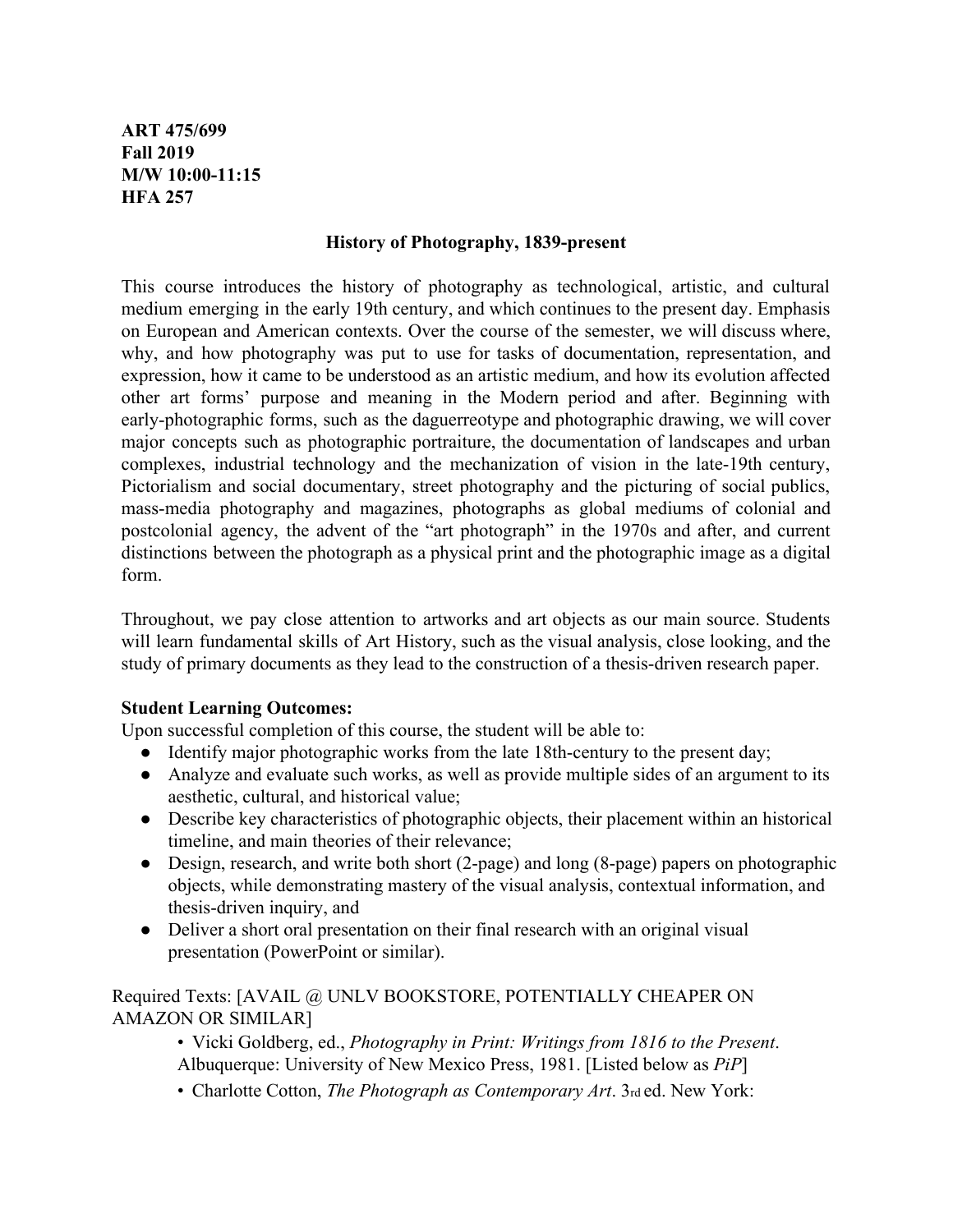Thames & Hudson, 2014. [Listed below as *PCA*]

• All other readings will be available via Canvas.

## **Required Social Media:**

Students must sign up for an Instagram account, and do the following: Friend request  $@$ somearthistoryprofessors

> Follow: @icp @americansuburbx @pier24photography @cntrforcreativephoto @aperturefnd @metphotoconservation @metphotographs @eastmanmuseum @parisphotofair @magnumphotos @veteranas\_and\_rucas

### **Course Requirements:**

**Attendance:** It is the student's responsibility to attend all class lectures, and to participate frequently and actively in discussion. Failure to attend class will result in a lower course grade. An accumulation of 4 or more absences throughout the semester will result in a course grade of F.

**Readings:** Students must complete all required readings in advance of class meetings, and come to class prepared to discuss. Students are encouraged to meet with their Professor in Office Hours to discuss questions on reading, lecture material, or other related matters.

**Exams:** One 75-minute, in-class midterm on October 9, and one 120-minute final exam on December 9 will be given.

**GRAD:** Graduate students are not required to take examinations.

### **Written assignments:**

## **Research Project 1: Primary Objects**

Over the first half of the semester, each student will research a photographic object held at UNLV's Special Collections. This project will result in one paper, and two revisions. Only the paper is required to be turned in.

1. One 500-word (approx. 2-page) visual analysis of a photographic object on view at Special Collections.

### **Research Paper 2: Student's Choice**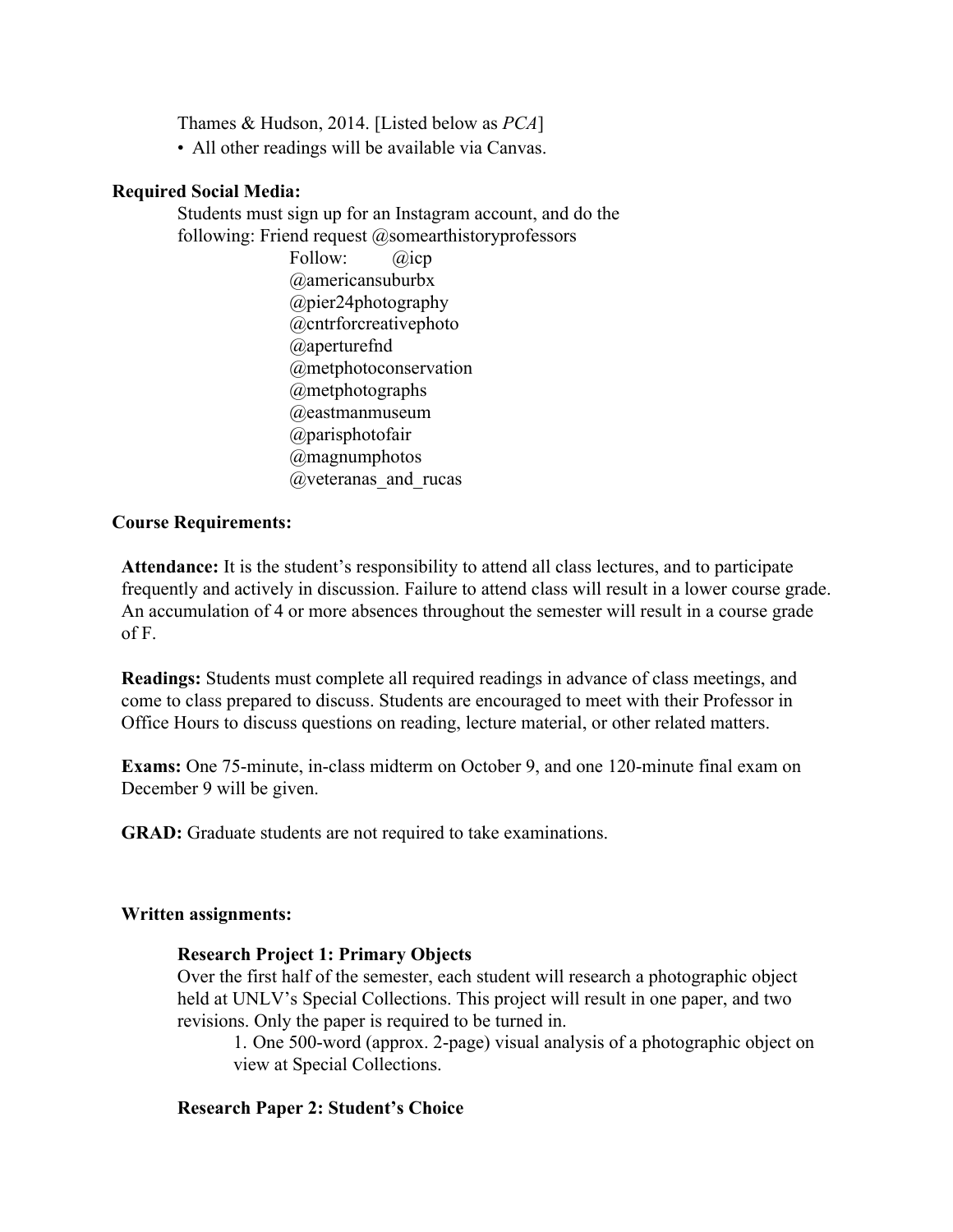In the second half of the semester, each student will develop a research topic of their own choosing (in consultation with the Professor) and complete a research paper. Before handing in the final paper, students will complete

- 1. One completed Final Paper Worksheet.
- 2. One 2,000-word (approx. 8-page) research paper.

GRAD: One 3,500-word (approx. 15-page) research paper.

All assignments should adhere to the following formats: MS Word document (or similar), 12-pt font such as Times New Roman, double-spaced, and with margins no less than 1-in. Each assignment should begin with your name, date, the course number, as well as an original title for the piece. A list of works cited will accompany the assignment. All illustrations will be properly captioned with the artist, title, date, medium, dimensions, and collecting institution (if known).

Proper citation is required in this course. Please refer to The Chicago Manual of Style 16th ed. to format all footnotes, endnotes, captions, and bibliographic references. For advice on when, where, and how to cite sources, se[e http://writing.yalecollege.yale.edu/advice-students/using](http://writing.yalecollege.yale.edu/advice-students/using-)sources.

Failure to use proper citation on written assignments will result in a lowered assignment grade. Repeated occurrence or blatant disregard could amount to plagiarism, which automatically results in a failing grade for the course. It is the student's responsibility to familiarize theirself with and complete proper citation on each and every assignment.

**Assessment:** Your grade will be based on the following

Attendance and participation 20% Visual Analysis 10% Midterm exam 20% Final Paper Worksheet 10% Final Paper 20%

#### Grading

 $A = 94-100$  $A = 90-93$  $B+= 87-89$  $B = 84-86$  $B = 80-83$  $C+= 77-79$  $C = 74-76$  $C = 70-73$  $D+= 67-69$  $D = 65-66$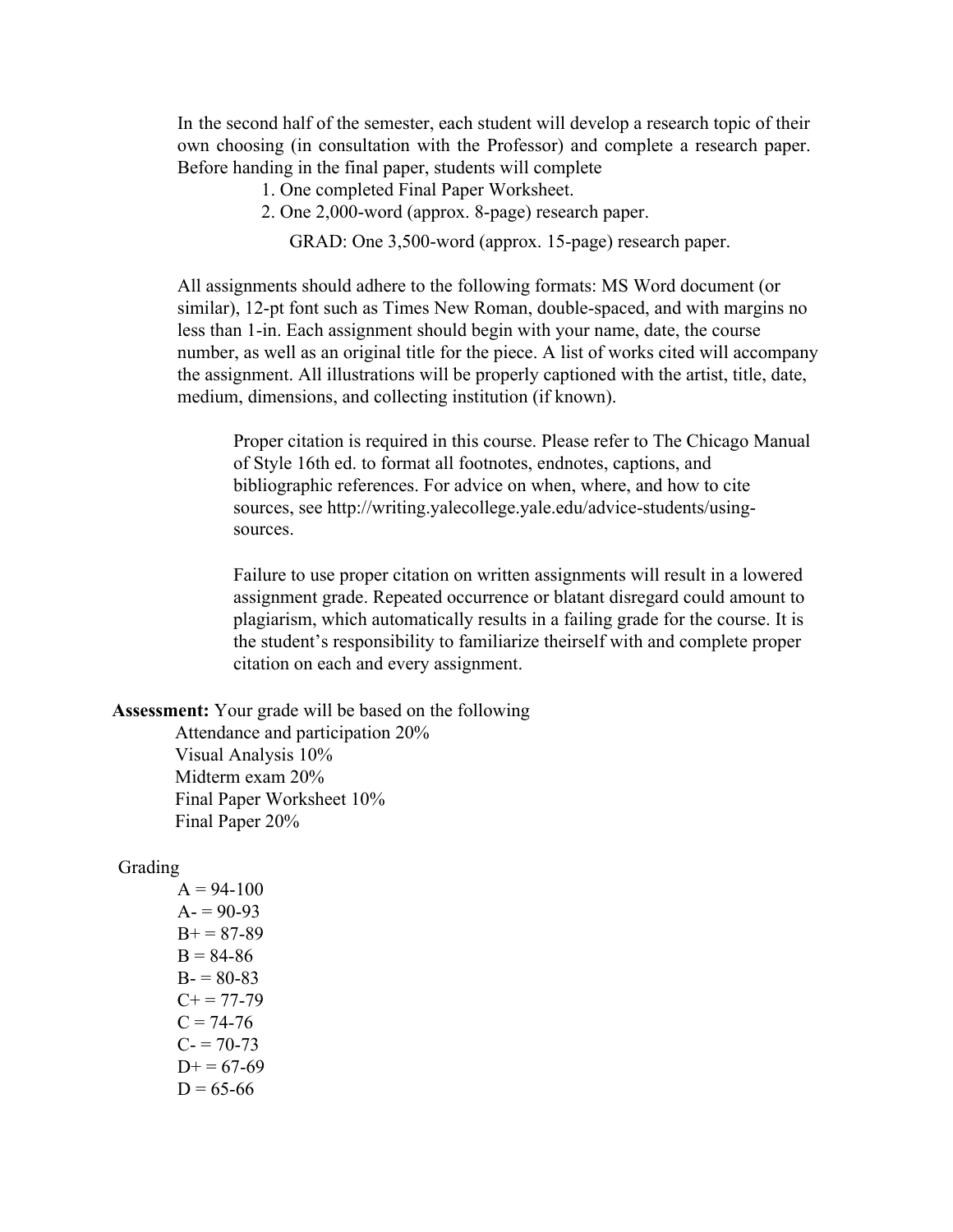### **Rubric:**

**A:** Excellent; original and incisive in idea and analysis, well developed and nuanced argument with thoughtful and considered in use of sources, fluid and graceful writing, consistent and correct citation, virtually free of spelling, grammar, and formatting errors. (A- fulfills at least 3 of these criteria)

**B:** Commendable; incisive in analysis, clear argument with thoughtful use of supporting information from sources, fluid writing, few spelling, grammar, formatting errors. (B+ fulfills all with additional originality, B- fulfills at least 2 of these criteria)

**C:** Satisfactory; meets requirements of the assignment, indication of argument/position using some sources to support arguments; consistent but partially incomplete citation, some spelling, grammar, formatting errors. (C+ fulfills all with greater accuracy, C- fulfills most with partial accuracy)

**D and below:** Unsatisfactory; does not meet requirements of assignment, vague or no indication of argument/position, inconsistent and incorrect use of sources to support ideas; poor organization and/or writing mechanics, multiple spelling, grammar, and formatting errors. (D+ provides greater accuracy, F exhibits extreme lack of consideration for criteria)

All assignments will be submitted to the professor via Canvas at the beginning of class on the date due. Late papers will be marked down by  $\frac{1}{2}$ - letter grade for each day late (i.e. a one-day-late "B" grade would become a "B-," a two-day-late "B" grade would become a "C+."

### SCHEDULE OF LECTURES

WEEK 1

Aug 26: Introduction: What Was Photography?

Aug 28: Visit to Special Collections Reading: Arthur Lubow, "A Barnes Foundation Show Illuminates the Dawn of Photography" [https://www.nytimes.com/2019/04/17/arts/design/barnes-](http://www.nytimes.com/2019/04/17/arts/design/barnes-)foundation-photography.h[tm](http://www.nytimes.com/2019/04/17/arts/design/barnes-)l?smid=ny tcore-ios-share John Berger, "Understanding a Photograph" from *The Look of Things*, ed. Nikos Stagos. New York: Viking, 1971, 178-82 (originally published 1968) (Canvas).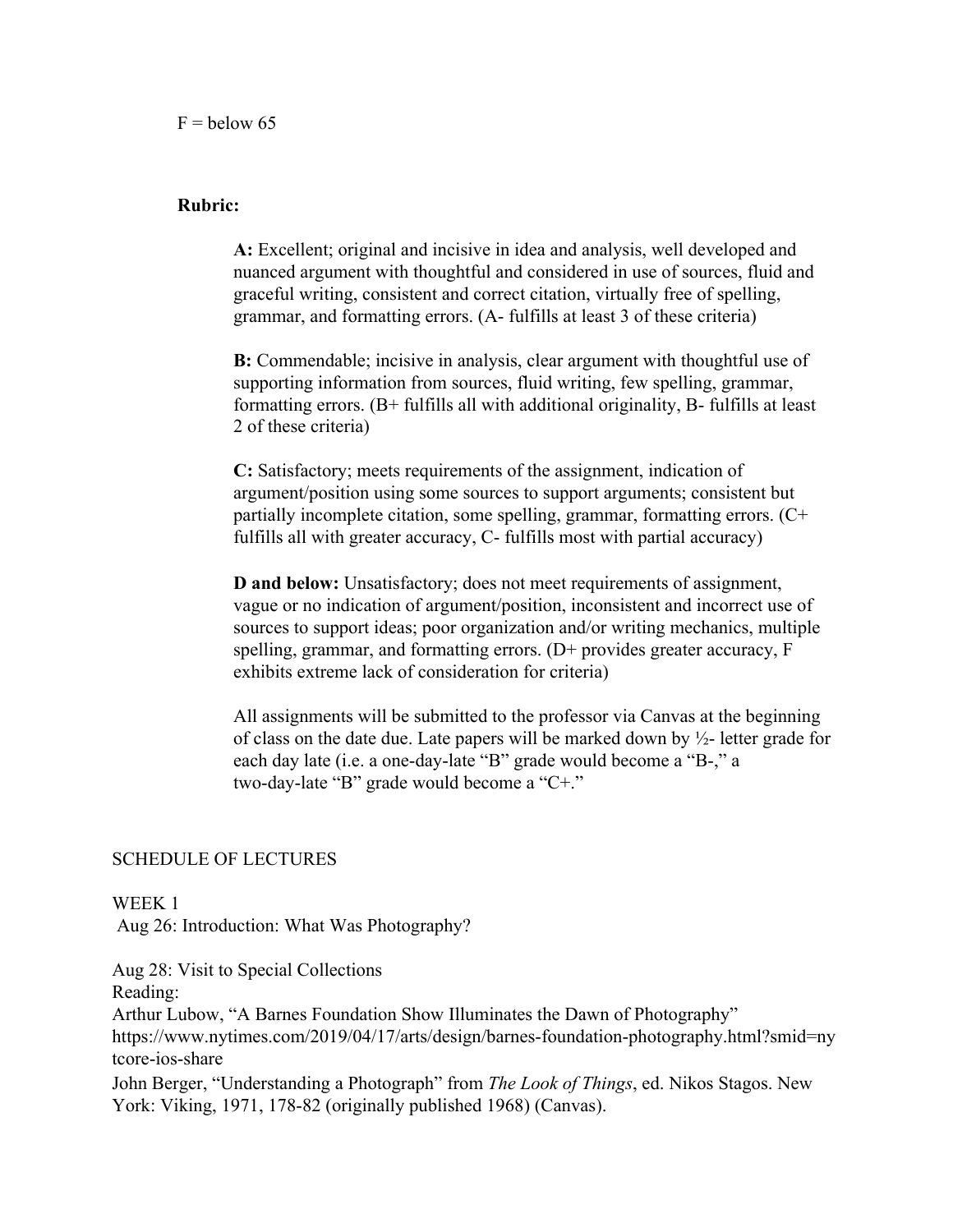## WEEK 2 Sept 2: LABOR DAY, CLASS DOES NOT MEET

Sept 4: Visit to Special Collections Reading:

"Visual Analysis Assignment" and "Sample Visual Analysis" (Canvas) Assignment:

Write a draft of your 500-word visual analysis and bring to Monday's class

# WEEK 3

Sept 9: Workshopping a Visual Analysis

Bring your laptop/a copy of your visual analysis draft to class.

Sept 11: Photography and Truth

Reading:

V. Fouque, "The Truth Concerning the Invention of Photography: Niecéphore Niépce; His Life and Works" in *Photography in Print*: 25-30.

Rena Silverman, "The Earliest Days of American Photography"

[https://www.nytimes.com/2018/03/07/lens/the-earliest](http://www.nytimes.com/2018/03/07/lens/the-earliest-days-of-american-)-days[-of-american-](http://www.nytimes.com/2018/03/07/lens/the-earliest-days-of-american-)photography.html GRAD:

"Report" William Henry Fox Talbot, "Some Account of the Art of Photogenic Drawing" in *PiP*: 36-47

 "Bill Presented to the Chamber of Deputies, France" in *PiP*: 31-35 William Henry Fox Talbot, The Pencil of Nature (1844-1846) online via [http://www.gutenberg.org/files/33447/33447-pdf.pdf.\\*](http://www.gutenberg.org/files/33447/33447-pdf.pdf.*)

WEEK 4 Sept 16: Portraits Reading: Nadar, "My Life as a Photographer" in *PiP*: 127-8; Roland Barthes, *Camera Lucida* (selections) (Canvas) GRAD:

Alan Trachtenberg, "Illustrious Americans" in *Reading American Photographs*: *Images as History from Matthew Brady to Walker Evans*. New York: Hill & Wang, 1989: 21-70. (Canvas)

Sept 18: Cities & Travel Reading:

Jason Farago, "An 1840s Road Trip, Captured on Lustrous Silver" [https://www.nytimes.com/2019/01/31/arts/design/photography-](http://www.nytimes.com/2019/01/31/arts/design/photography-girault-de-)girault[-de-p](http://www.nytimes.com/2019/01/31/arts/design/photography-girault-de-)rangey-met-museum. html?searchResultPosition=1 Rena Silverman, "India's Earliest Photographers" https://lens.blogs.nytimes.com/2015/06/18/indias-earliest-photographers/?searchResultPosition=

3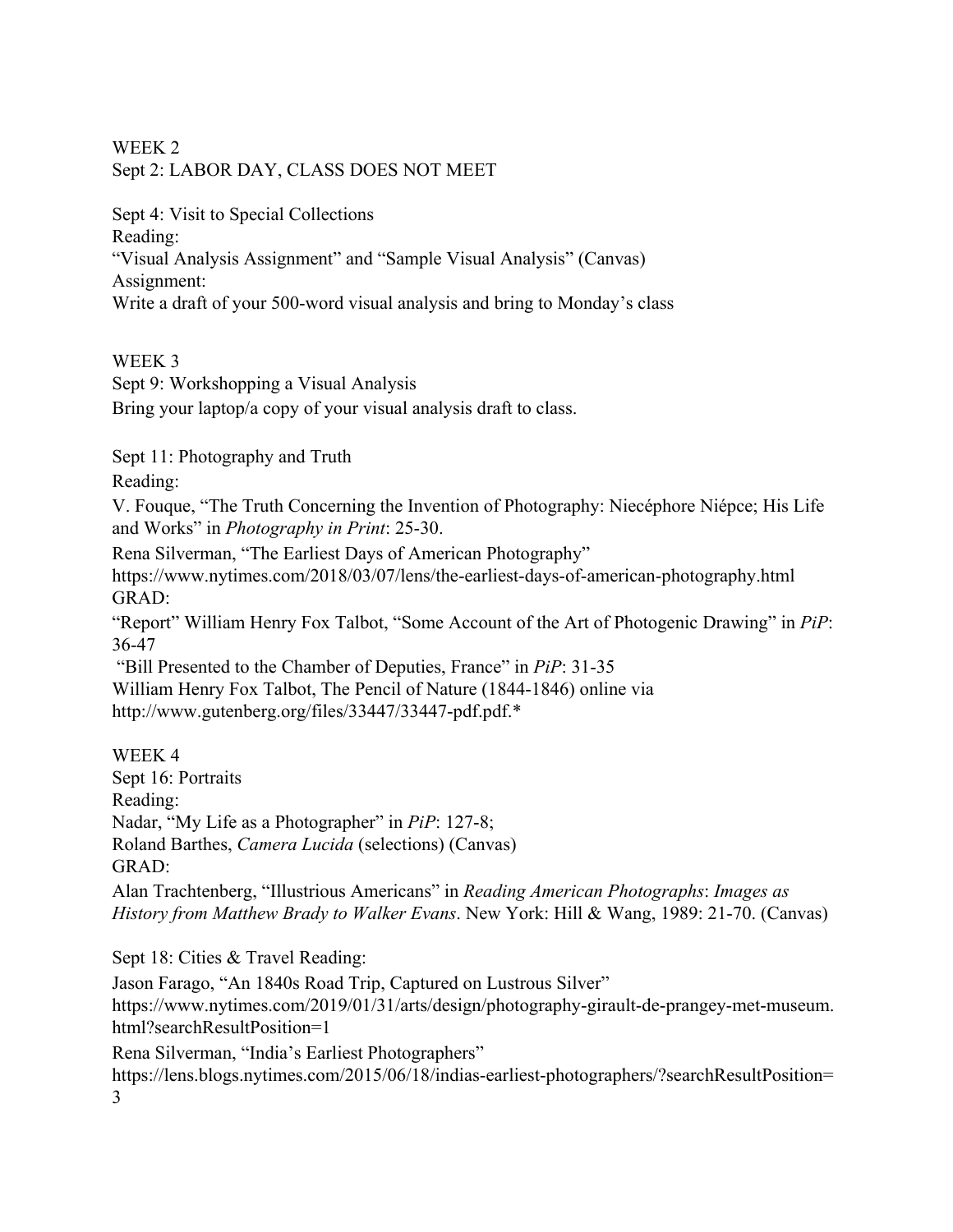Anne de Mondenard, "Marville before the Streets of Paris," in *Charles Marville: Photographer of Paris*. Washington, DC: National Gallery of Art, 2013: 150-67 (Canvas) Berenice Abbott, "The World of Atget" in *PiP*: 254-258 GRAD:

Roland Barthes, "Death of the Author" in *Image, Music, Text*. New York: Hill & Wang, 1977: 142-8 (Canvas);

John Leland, "The City Is an Overcrowded, Illogical, Inhospitable Marvel" [https://www.nytimes.com/2019/04/25/lens/berenice](http://www.nytimes.com/2019/04/25/lens/berenice-)abbott-portraits-of-modernity-new-york.html?smid=nytcore-ios- share

Turn in: Visual Analysis via Canvas

WEEK 5

Sept 23: War Photography in the 19th Century

Reading:

Martha Sandweiss, "General Wool and His Troops," in *Getting the Picture: The Visual Culture of the News*. Ed. Jason Hill and Vanessa Schwartz. London: Bloomsbury, 2015: 19-21 (Canvas) James Estrin, "Roger Fenton: The First Great War Photographer"

https://lens.blogs.nytimes.com/2018/01/18/roger-fenton-the-first-great- war-photographer/ GRAD:

Alan Trachtenberg, "Albums of War" in *Reading American Photographs*: 71-118 (Canvas).

Sept 25: Inventing the West in American History

Reading:

Joel Snyder, *American Frontiers: The Photographs of Timothy O'Sullivan, 1867-1874*. New York: Aperture, 1981: 7-35 (Canvas)

Simon Romero, "What if Mexico Still Included California, Nevada, and Texas?"

[https://www.nytimes.com/2019/04/03/lens/what](http://www.nytimes.com/2019/04/03/lens/what-if-mexico-still-)-if-[mexico-still-](http://www.nytimes.com/2019/04/03/lens/what-if-mexico-still-)included-california-nevada-and-t exas.html

GRAD:

Rosalind Krauss, "Photography's Discursive Spaces" *Art Journal* 42:4 (Winter 1982): 311-319 (Canvas)

Edward S. Curtis, *The North American Indian, 1907-1903*: online via <http://curtis.library.northwestern.edu/curtis/toc.cgi>

## WEEK 6

Sept 30: Taxonomies: Pathologizing Difference in 19th Century Photography Reading:

Rebecca Solnit, *River of Shadows: Eadweard Muybridge and the Technological Wild West*. New York: Viking, 2003: 179-238 (Canvas)

Maurice Berger, "This Photograph of a 7-year-old Girl Transformed the Abolition Movement" [https://www.nytimes.com/2019/03/07/lens/photo-](http://www.nytimes.com/2019/03/07/lens/photo-)abolition-movement-girl-in-black-and-white.ht ml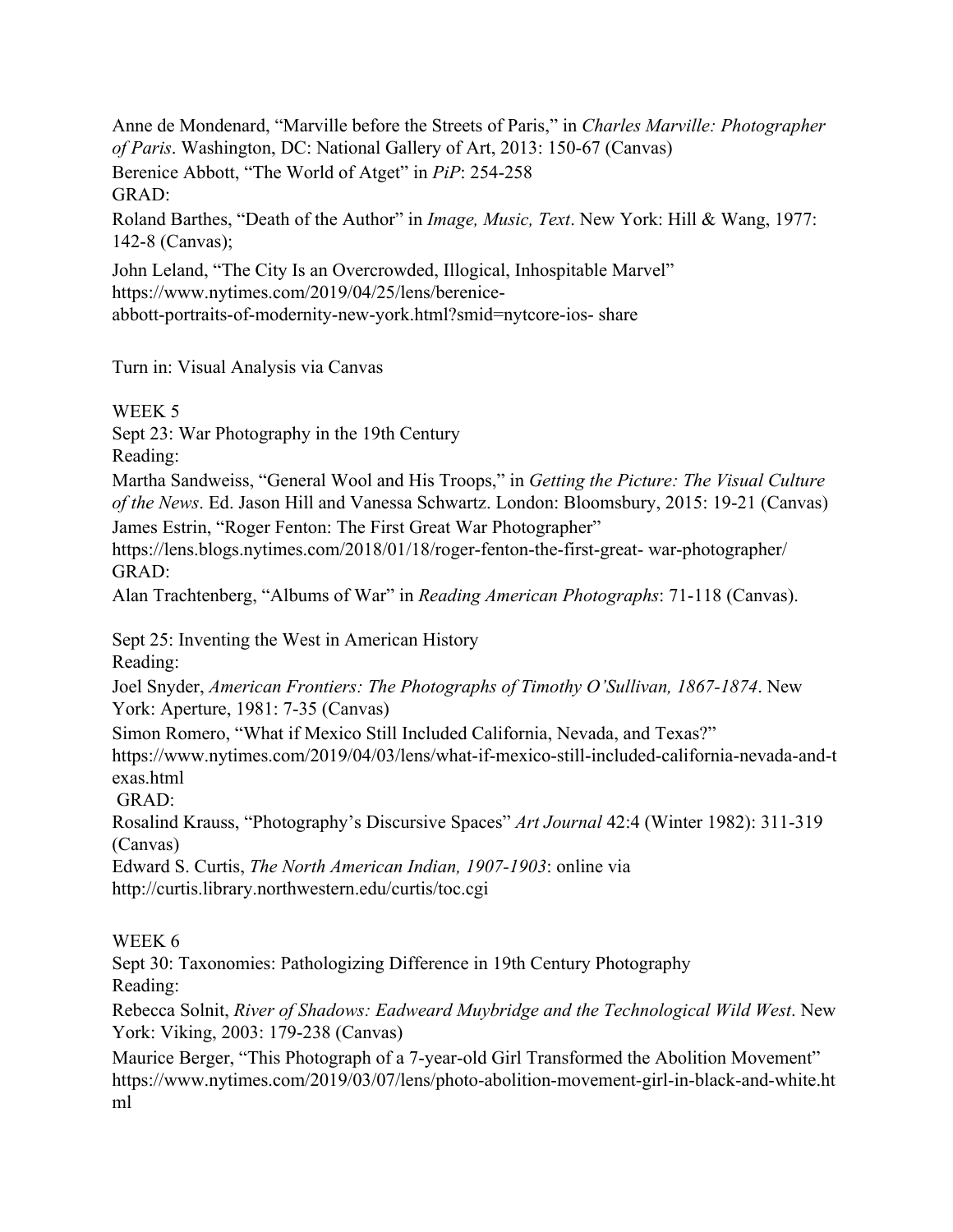### GRAD:

Allan Sekula, "The Body and the Archive" in *The Contest of Meaning: Critical Histories of Photography*, Chip Bolton, ed. Cambridge: MIT Press, 1992: 343-389 (Canvas).

Oct 2: Camera Work/Social Work Reading: Alan Trachtenberg, "Lewis Hine: The World of His Art" in *PiP*: 238-253 Alex Nemerov, "Soulmaker" (selection) GRAD: Allan Sekula, "On the Invention of Photographic Meaning" in *PiP*: 452-73 Martha Rosler, "in, around, and afterthoughts (on documentary photography)" in *The Contest of Meaning*: 303-342 (Canvas).

## WEEK 7

Oct 7: Reading Round-up & Sample Exam Essays How do writers respond to daguerreotypes, inventory images, portraits, and landscapes in the mid-19th century?

## Oct 9: Midterm Exam

## WEEK 8

Oct 14: Special Collections Assignment: Looking back on the 19th Century Reading: SCAMPER exercise (Canvas). Oct 16: SCAMPER: Revising a Paper

## WEEK 9:

Oct 21: Photography into Art 1: Pictorialism & The Thing Itself

Reading:

Alfred Stieglitz, "Pictorial Photography," in *Classic Essays on Photography*: 115-12 (Canvas); Rena Silverman, "Revisiting the Images of Alfred Stieglitz's Camera Work Magazine" [https://www.nytimes.com/2018/06/12/lens/revisiting-](http://www.nytimes.com/2018/06/12/lens/revisiting-)the-images-of-alfred-stieglitz-ca[me](http://www.nytimes.com/2018/06/12/lens/revisiting-)ra-work -magazine.html

## GRAD:

Laura Wexler, "Käsebier's Indians" in *Tender Violence: Domestic Visions in an Age of US Imperialism*. Chapel Hill: University of North Carolina Press, 2000: 177-208 (Canvas). Edward Weston, "Daybooks" in *PiP*, 303-14.

Rena Silverman, "Tina Modotti, Behind the Camera and Out of Weston's Shadow" https://lens.blogs.nytimes.com/2017/08/24/tina-modotti-edward-weston-photography/?searchRes ultPosition=2

Oct 23: Photography into Art 2: New Vision, Surrealism, and Mass Media Reading: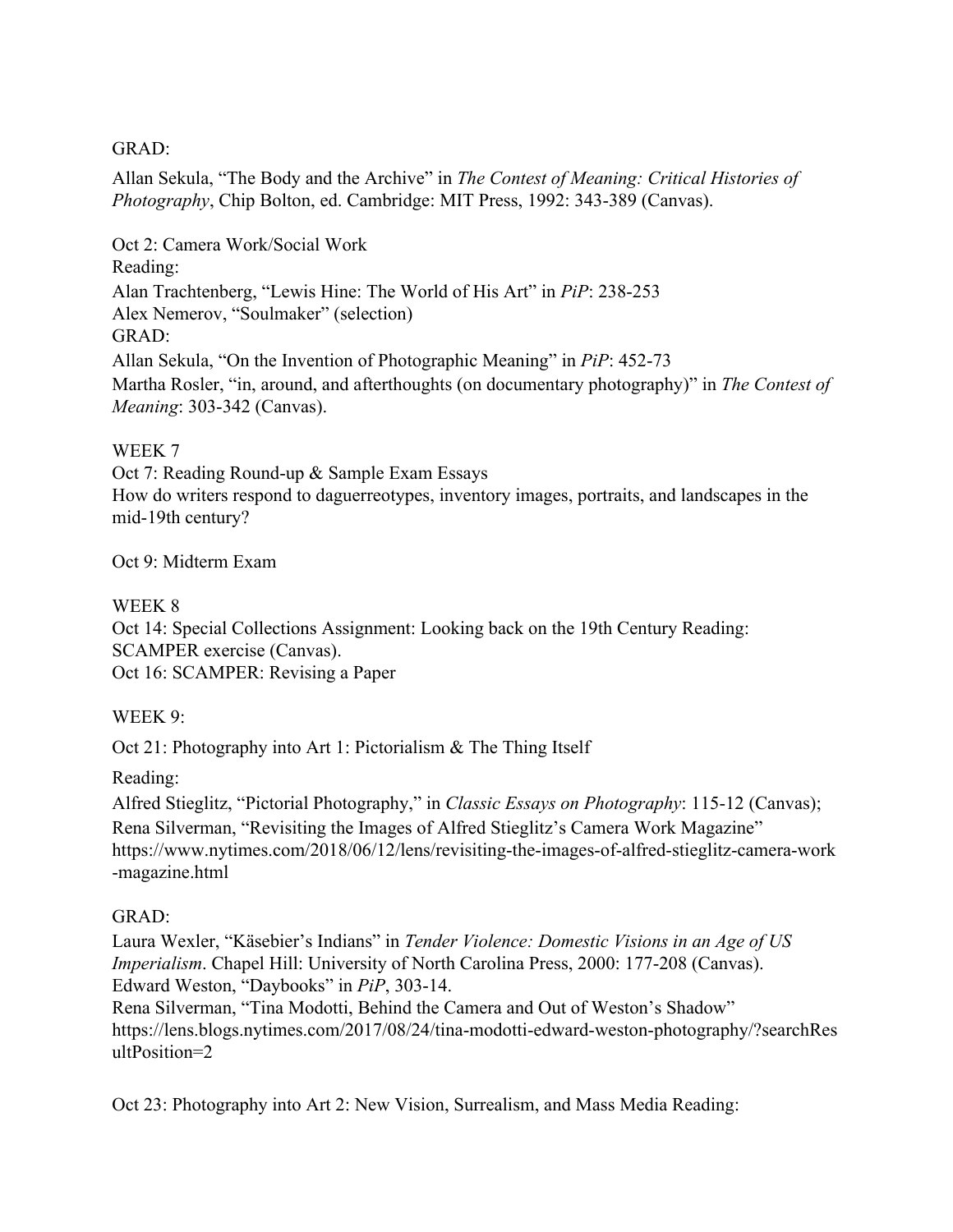Sergei Eisenstein, *Film Form: Essays in Film Theory*. Jay Leyda, trans. San Diego: Harcourt, Brace, Jovanovich, 1949: 3-17 (Canvas)

Heidi Hirschl Orley, "Hannah Höch[" https://www.moma.org/artists/2675](http://www.moma.org/artists/2675) GRAD:

Rosalind Krauss, "The Photographic Conditions of Surrealism" *October* 19 (Winter 1981): 3-34 (Canvas).

WEEK 10

Oct 28: Community and Protest between the World Wars Reading:

Paul Taylor, "Migrant Mother: 1936," *PiP*: 355-357;

James Estrin, "Unraveling the Mysteries of Dorothea Lange's Migrant Mother"

[https://www.nytimes.com/2018/11/28/lens/dorothea-](http://www.nytimes.com/2018/11/28/lens/dorothea-lange-)lange-migrant-mother.htm[l?](http://www.nytimes.com/2018/11/28/lens/dorothea-lange-)searchResultPo sition=1

Langston Hughes, "The Negro Artist and the Racial Mountain," *The Nation* June 23, 1926 (Canvas).

Fayemi Shakur, "Illuminating Black Joy, Black Love, and Resistance in Harlem"

[https://www.nytimes.com/2018/11/23/lens/illum](http://www.nytimes.com/2018/11/23/lens/illuminating-black-)inating-[black-](http://www.nytimes.com/2018/11/23/lens/illuminating-black-)

joy-black-love-and-resistance-in-harlem.html?searchResultPosition=1 GRAD:

Deborah Willis, "The New Negro Image" in *Reflections in Black*: 33-53 (Canvas).

Oct 30: Discussion: The Work of Art in the Age of Mechanical Reproduction

Reading:

Walter Benjamin, "The Work of Art in the Age of Mechanical Reproduction" in *PiP*: 319-334 Rena Silverman, "Capturing the Soul["](http://www.nytimes.com/2019/02/21/lens/photographic-portraiture-)

[https://www.nytimes.com/2019/02/21/lens/photographic-portraiture-](http://www.nytimes.com/2019/02/21/lens/photographic-portraiture-) before-smartphone.html GRAD:

Ariella Azoulay, "Citizenship beyond Sovereignty: Towards a Redefinition of Spectatorship" in *Documentary*, ed. Julian Stallabrass. Cambridge: MIT Press, 2013: 130-5 (Canvas).

WEEK 11 Nov 4: Class Discussion: Final Paper Workshop Reading: What Are Sources (Canvas) Elements of Research Paper Writing

Nov 6: CLASS DOES NOT MEET

*I will be at a professional conference. Please read the "Why Do I Cite" handout (Canvas) and submit your completed Final paper worksheet.* Reading: "Why Do I Cite?"

Turn in: Final Paper Worksheet via Canvas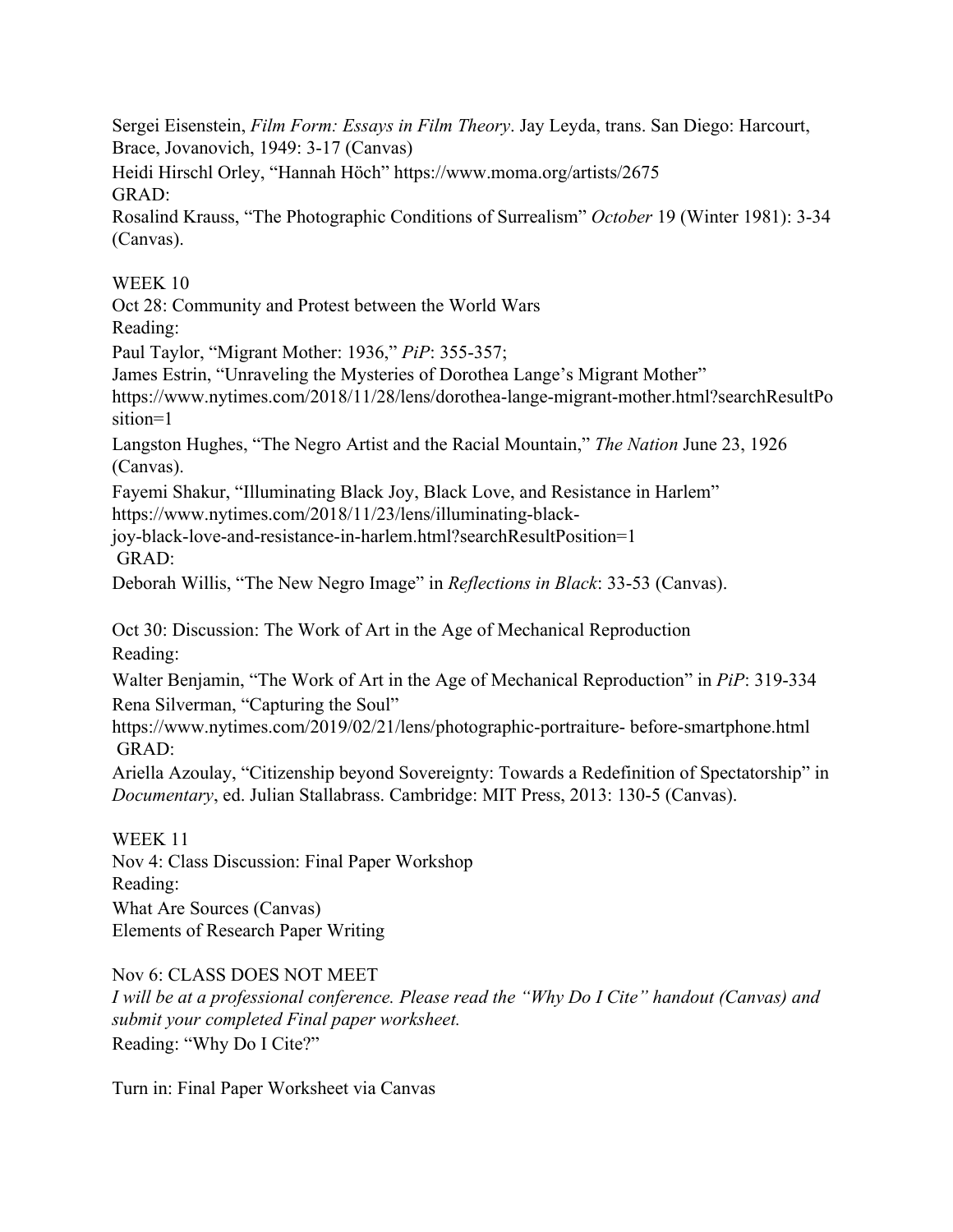## WEEK 12 Nov 11: VETERANS DAY, CLASS DOES NOT MEET

Nov 13: The Decisive Moment & Photographing the Everyday Reading: Charlotte Cotton, "Introduction" and "If This Is Art," *PCA*, 1-47 Catherine Clark, "The Decisive Moment" in *Getting the Picture*, 55-7 (Canvas). GRAD: Catherine Zuromskis, "Nan Goldin at the Limits of Photographic Possibility" in *Snapshot Photography: The Lives of Images*. Cambridge: MIT Press, 2013 (Canvas)

WEEK 13

Nov 18: Photography into Art 3: Artists Using Photography Reading: Jonathan Blaustein, "Lee Friedlander's Photos of 1960s TV Sets" https://lens.blogs.nytimes.com/2017/07/03/lee-friedlanders-photos-of- 1960s-t-v-sets/ Rena Silverman, "Peter Hujar's Gay Lower East Side" https://lens.blogs.nytimes.com/2017/01/23/peter-hujars-gay-lower-east-side-out-of-the-shadows/ ?searchResultPosition=2 Jake Naughton, "Robert Mapplethorpe in Search of Perfection" https://lens.blogs.nytimes.com/2016/02/11/robert-mapplethorpe-getty-homosexuality-the-perfect -medium-lacma/?searchResultPosition=1 GRAD: David Wojnarowicz, *The Waterfront Journals*. New York: Grove, 1996 (Canvas).

Nov 20: Revived and Remade Reading: Charlotte Cotton, "Revived and Remade" in *PCA*, 191-217

Patti Smith, "Holding Hands with God" in *Just Kids*. New York: Harper Collins, 2010: 261-284 (Canvas).

WEEK 14 Nov 25: Return of the Portrait Reading: Charlotte Cotton, Beginning with "This chapter draws to a close" (105-13) and "Intimate Life" in *PCA*, 137-65.

Nov 27: Physical and Material Reading: Charlotte Cotton, "Physical and Material" in *PCA*: 218-49. GRAD: Hito Steyerl, "In Defense of the Poor Image," *e-flux Journal* 10 (November 2009) (Canvas).

STUDY WEEK: Dec 2: Discussion: What is Photography Today?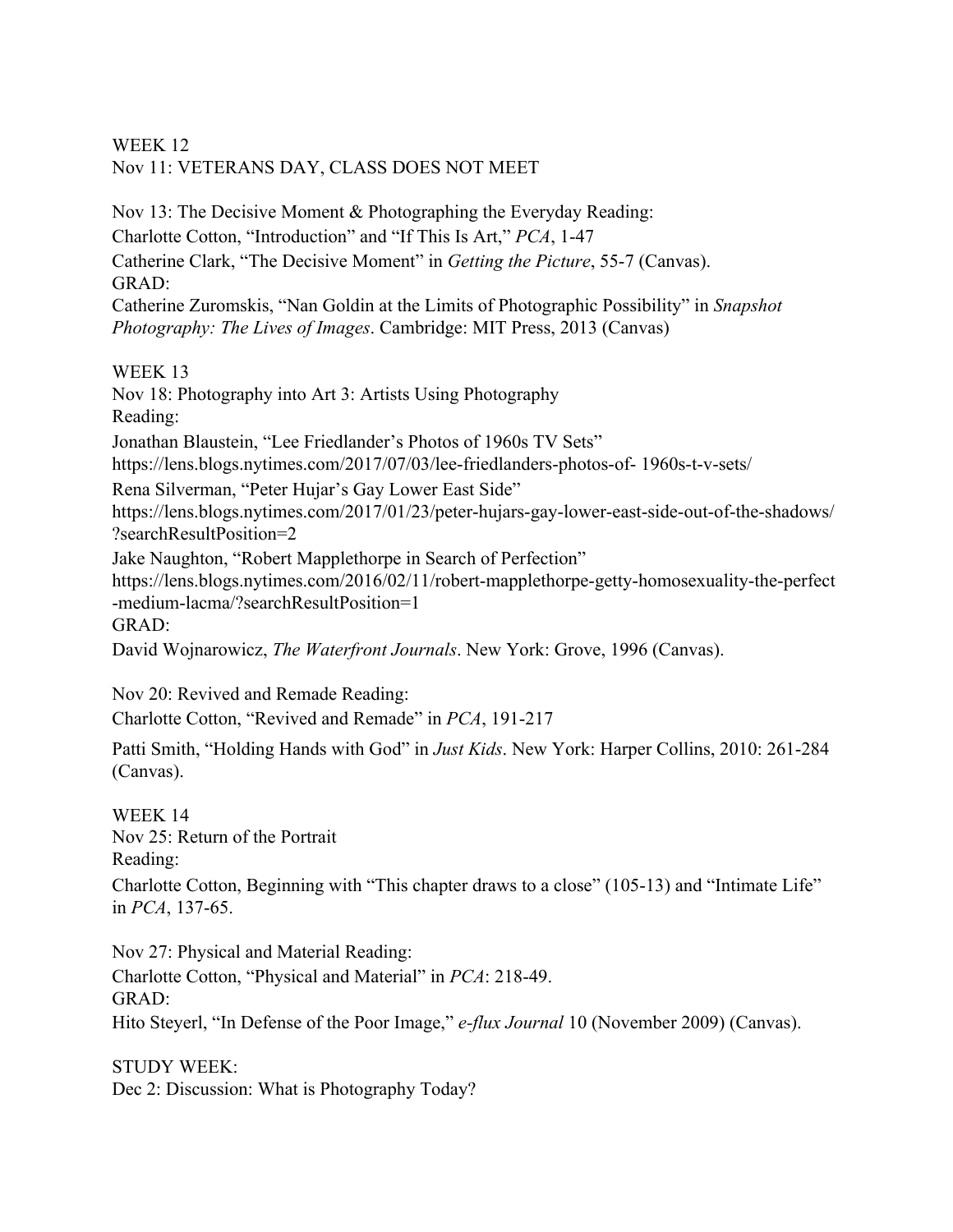Reading:

Teju Cole, "On Photography: The History of Photography is a History of Shattered Glass" *New York Times Magazine*, November 19, 2017, MM22 (Canvas).

Dec 4: Discussion: What Is Photography Today?

Dave Gershgorn, "Photography without a Lens?" https://lens.blogs.nytimes.com/2015/12/23/the-future-of-computational-photography/?searchRes ultPosition=1

Turn in:

• FINAL PAPER DUE VIA CANVAS

## \*\*\*FINAL EXAM MONDAY, DEC 9, 10.10A-12.10P. HFA 257\*\*\*

### **Academic Misconduct**

Academic integrity is a legitimate concern for every member of the Campus community; we all share in upholding the fundamental values of honesty, trust, respect, fairness, responsibility, and professionalism. By choosing to join the UNLV community, students accept the expectations of the Student Academic Misconduct Policy, and are encouraged to always take the ethical path whenever faced with choices. Students enrolling at UNLV assume the obligation to conduct themselves in a manner compatible with UNLV's educational mission. An example of academic misconduct is plagiarism. Plagiarism is using the words or ideas of another person, from the Internet or any other source without proper citation of the sources. See the [S](https://www.unlv.edu/studentconduct/student-conduct)tudent [Conduct](https://www.unlv.edu/studentconduct/student-conduct) Code, https://www.unlv.edu/studentconduct/student-conduct.

### **Auditing Classes**

Auditing a course allows a student to continue attending the lectures and/or laboratories and discussion sessions associated with the course, but the student will not earn a grade for any component of the course. Students who audit a course receive the same educational experience as students taking the course for a grade, but will be excused from exams, assessments, and other evaluative measures that serve the primary purpose of assigning a grade.

### **Classroom Conduct**

Students have a responsibility to conduct themselves in class and in the libraries in ways that do not interfere with the rights of other students to learn or of instructors to teach. Use of electronic devices such as pagers, cellular phones, or recording devices, or potentially disruptive devices or activities, are only permitted with the prior explicit consent of the instructor. The instructor may rescind permission at any time during the class. If a student does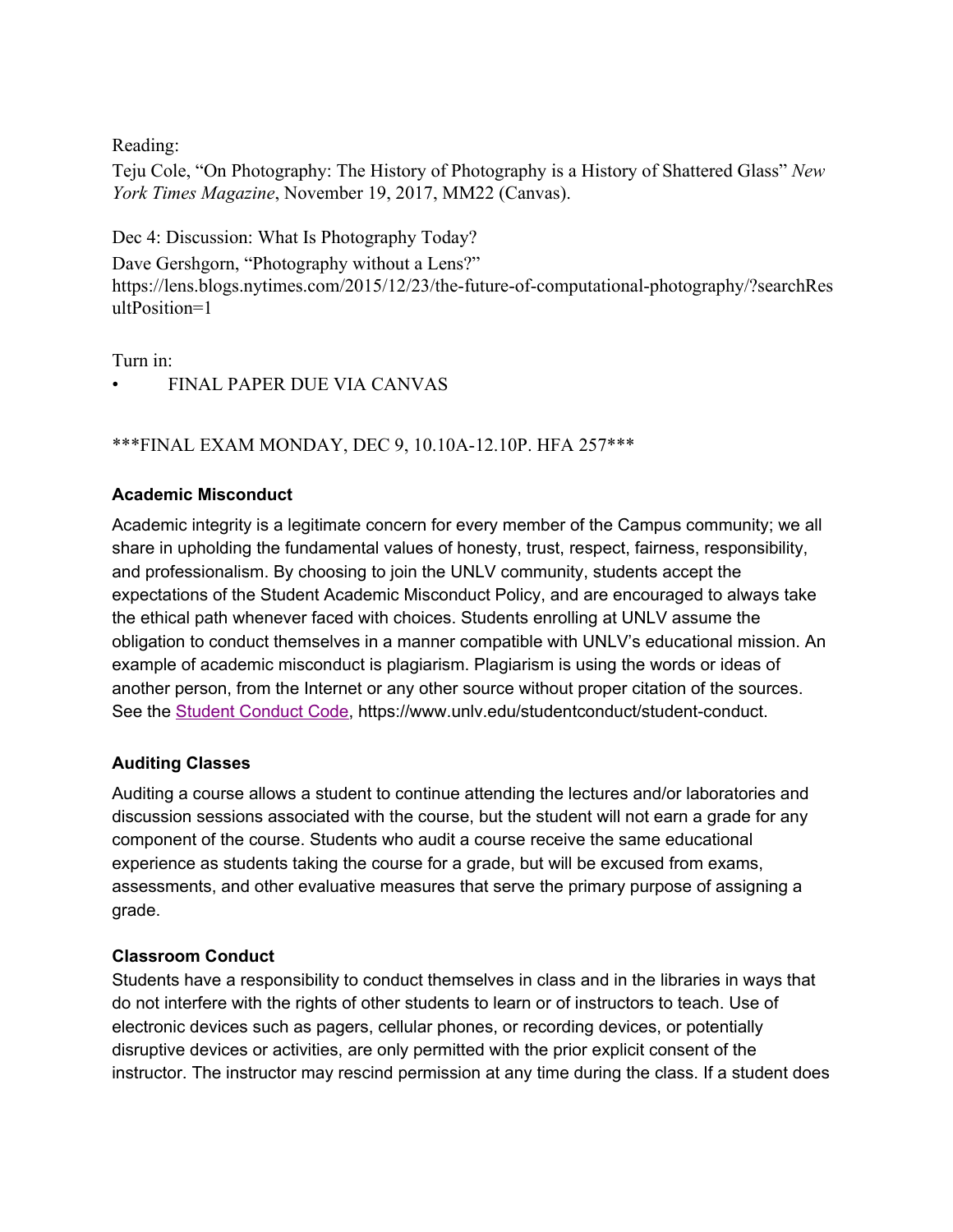not comply with established requirements or obstructs the functioning of the class, the instructor may initiate an administrative drop of the student from the course.

## **Copyright**

The University requires all members of the University Community to familiarize themselves with, and to follow copyright and fair use requirements. You are individually and solely responsible for violations of copyright and fair use laws. The University will neither protect nor defend you, nor assume any responsibility for employee or student violations of fair use laws. Violations of copyright laws could subject you to federal and state civil penalties and criminal liability, as well as disciplinary action under University policies. Additional [copyright](http://www.unlv.edu/provost/copyright) policy [information](http://www.unlv.edu/provost/copyright) is available at http://www.unlv.edu/provost/copyright.

## **Disability Resource Center (DRC)**

The [U](http://drc.unlv.edu/)NLV Disability [Resource](http://drc.unlv.edu/) Center (SSC-A, Room 143, https://www.unlv.edu/drc, 702-895-0866) provides resources for students with disabilities. Students who believe that they may need academic accommodations due to injury, disability, or due to pregnancy should contact the DRC as early as possible in the academic term. A Disabilities Specialist will discuss what options may be available to you. If you are registered with the UNLV Disability Resource Center, bring your Academic Accommodation Plan from the DRC to the instructor during office hours, so that you may work together to develop strategies for

implementing the accommodations to meet both your needs and the requirements of the course. Any information you provide is private and will be treated as such. To maintain the confidentiality of your request, please do not approach the instructor in front of others to discuss your accommodation needs.

## **Final Examinations**

The University requires that final exams given at the end of a course occur on the date and at the time specified in the Final Exam schedule. The general schedule is typically available at the start of the semester, and the classroom locations are available approximately one month before the end of the semester. See the Final Exam [Schedule,](https://www.unlv.edu/registrar/calendars) https://www.unlv.edu/registrar/calendars.

## **Identity Verification in Online Courses**

All UNLV students must use their Campus-issued ACE ID and password to log in to WebCampus.

UNLV students enrolled in online or hybrid courses are expected to read and adhere to th[e](https://www.unlv.edu/studentconduct/misconduct/policy) Student Academic [Misconduct](https://www.unlv.edu/studentconduct/misconduct/policy) Policy, https://www.unlv.edu/studentconduct/misconduct/policy, which defines, "acting or attempting to act as a substitute for another, or using or attempting to use a substitute, in any academic evaluation or assignment" as a form of academic misconduct.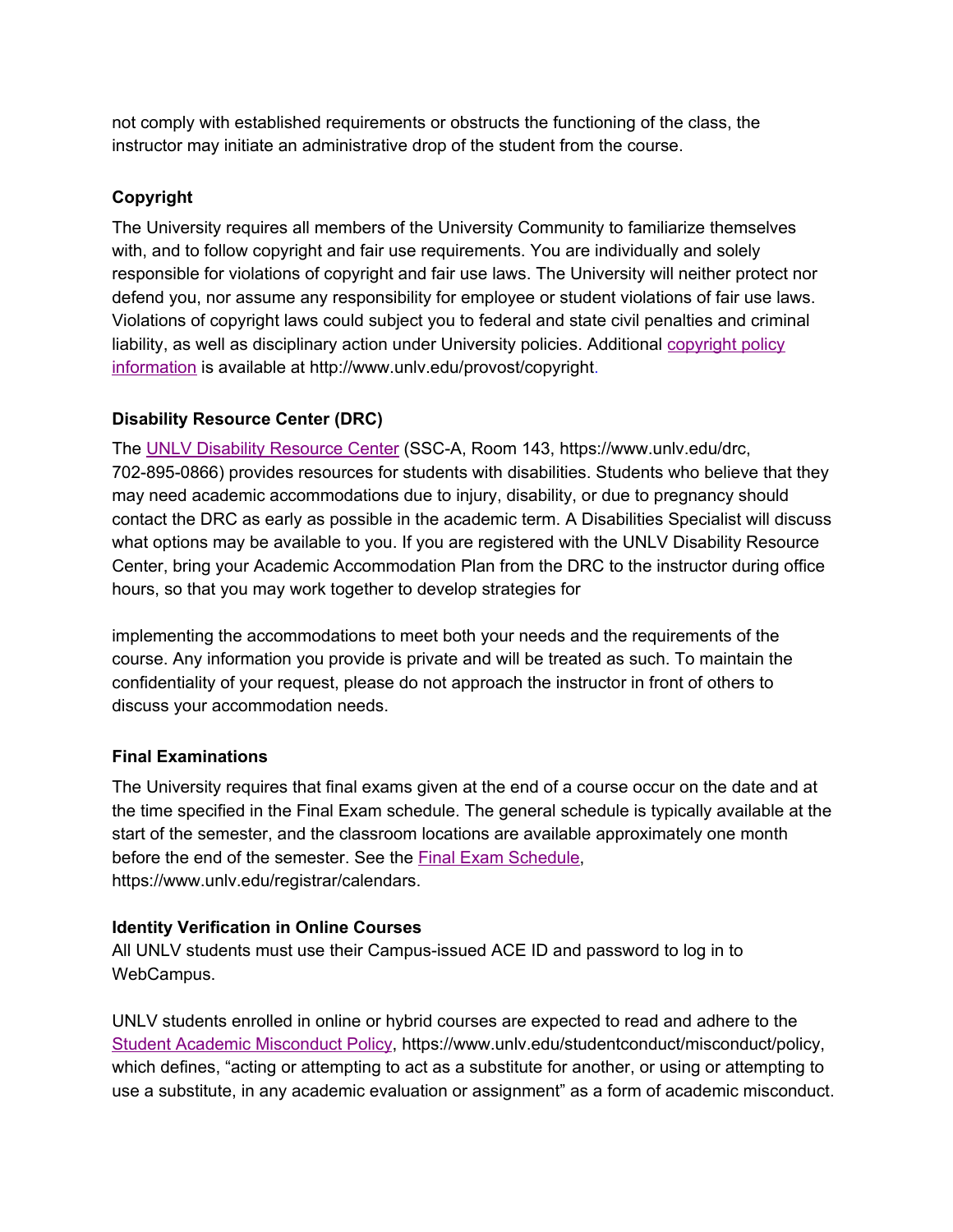Intentionally sharing ACE login credentials with another person may be considered an attempt to use a substitute and could result in investigation and sanctions, as outlined in the Student Academic Misconduct Policy.

UNLV students enrolled in online courses are also expected to read and adhere to the Acceptable Use of Computing and Information [Technology](https://www.it.unlv.edu/policies/acceptable-use-computing-and-information-technology-resources-policy) Resources Policy, https://www.it.unlv.edu/policies/acceptable-use-computing-and-information-technology-resource s-policy, which prohibits sharing university accounts with other persons without authorization.

To the greatest extent possible, all graded assignments and assessments in UNLV online courses should be hosted in WebCampus or another UNLV-managed platform that requires ACE login credentials for access.

### **Incomplete Grades**

The grade of "I" (Incomplete) may be granted when a student has satisfactorily completed three-fourths of course work for that semester/session, but cannot complete the last part of the course for reason(s) beyond the student's control and acceptable to the instructor, and the instructor believes that the student can finish the course without repeating it. For undergraduate courses, the incomplete work must be made up before the end of the following regular semester. Graduate students receiving "I" grades in 500-, 600-, or 700-level courses have up to one calendar year to complete the work, at the discretion of the instructor. If course requirements are not completed within the period indicated, a grade of "F" will be recorded, and the student's GPA will be adjusted accordingly. Students who are fulfilling an Incomplete grade do not register for the course, but make individual arrangements with the instructor who assigned the "I" grade.

### **Library Resources**

Librarians are available to consult with students on research needs, including developing research topics, finding information, and evaluating sources. To make an appointment with a subject expert for this class, please visit the **Libraries' Research [Consultation](http://guides.library.unlv.edu/appointments/librarian)** website: [http://guides.library.unlv.edu/appointments/librarian.](http://guides.library.unlv.edu/appointments/librarian) You can also [a](http://ask.library.unlv.edu/)sk the [library](http://ask.library.unlv.edu/) staff questions via chat and text message at: [http://ask.library.unlv.edu/.](http://ask.library.unlv.edu/)

### **Missed Classwork**

Any student missing class, quizzes, examinations, or any other class or laboratory work because of observance of religious holidays will be given an opportunity during that semester to make up the missed work. The make-up opportunity will apply to the religious holiday absence only. It is the responsibility of the student to notify the instructor within the first 14 calendar days of the course for Fall and Spring courses (except for modular courses), or within the first 7 calendar days of the course for Summer and modular courses, of their intention to participate in religious holidays which do not fall on state holidays or periods of class recess. For additional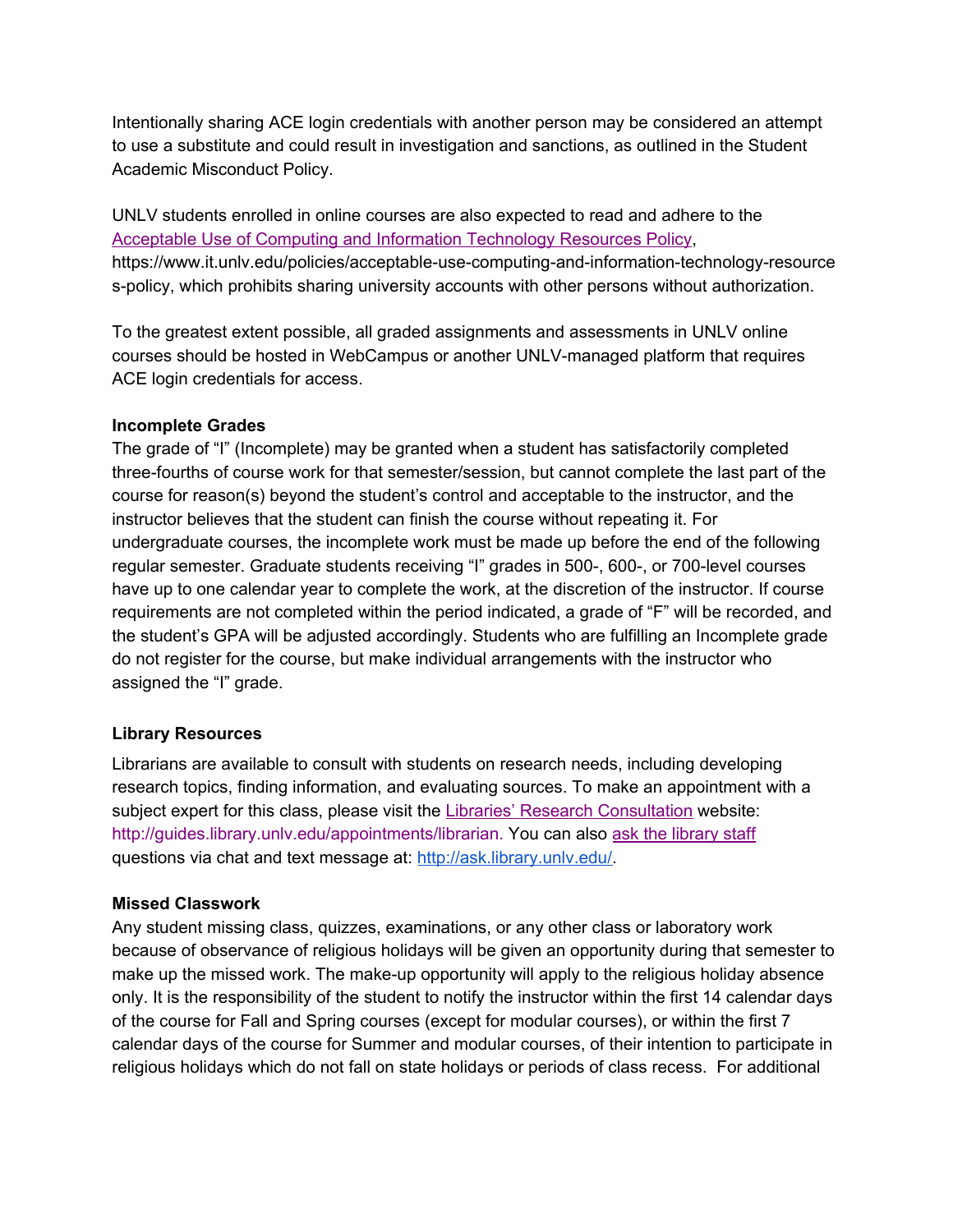information, please visit the Policy for Missed Work, under Registration Policies, on the [Academic](https://catalog.unlv.edu/content.php?catoid=26&navoid=6046) Policies webpage, https://catalog.unlv.edu/content.php?catoid=26&navoid=6046.

In accordance with the policy approved by the Faculty Senate regarding missed class time and assignments, students who represent UNLV in any official extracurricular activity will also have the opportunity to make up assignments, provided that the student provides official written notification to the instructor no less than one week prior to the missed class(es).

The spirit and intent of the policy for missed classwork is to offer fair and equitable assessment opportunities to all students, including those representing the University in extracurricular activities. Instructors should consider, for example, that in courses which offer a "Drop one" option for the lowest assignment, quiz, or exam, assigning the student a grade of zero for an excused absence for extracurricular activity is both contrary to the intent of the Faculty Senate's policy, and an infringement on the student's right to complete all work for the course.

This policy will not apply in the event that completing the assignment or administering the examination at an alternate time would impose an undue hardship on the instructor or the University that could reasonably have been avoided. There should be a good faith effort by both the instructor and the student to agree to a reasonable resolution. When disagreements regarding this policy arise, decisions can be appealed to the Department Chair/Unit Director, College/School Dean, and/or the Faculty Senate Academic Standards Committee.

For purposes of definition, extracurricular activities may include, but are not limited to: fine arts activities, competitive intercollegiate athletics, science and engineering competitions, liberal arts competitions, academic recruitment activities, and any other event or activity sanctioned by a College/School Dean, and/or by the Executive Vice President and Provost.

### **Rebelmail**

Rebelmail is UNLV's official email system for students, and by University policy, instructors and staff should only send emails to students' Rebelmail accounts. Rebelmail is one of the primary ways students receive official University communications, information about deadlines, major Campus events, and announcements. All UNLV students receive a Rebelmail account after they have been admitted to the University. Emailing within WebCampus is also acceptable.

## **Tutoring and Coaching**

The Academic Success Center (ASC) provides tutoring, academic success coaching, and other academic assistance for all UNLV undergraduate students. For information regarding tutoring subjects, tutoring times, and other ASC programs and services, please visit the [ASC](https://www.unlv.edu/asc) [website,](https://www.unlv.edu/asc) https://www.unlv.edu/asc, or call 702-895-3177. The ASC building is located across from the Student Services Complex (SSC). Academic success coaching is located on the second floor of SSC A, Room 254. Drop-in tutoring is located on the second floor of the Lied Library, and on the second floor of the College of Engineering building (TBE A 207).